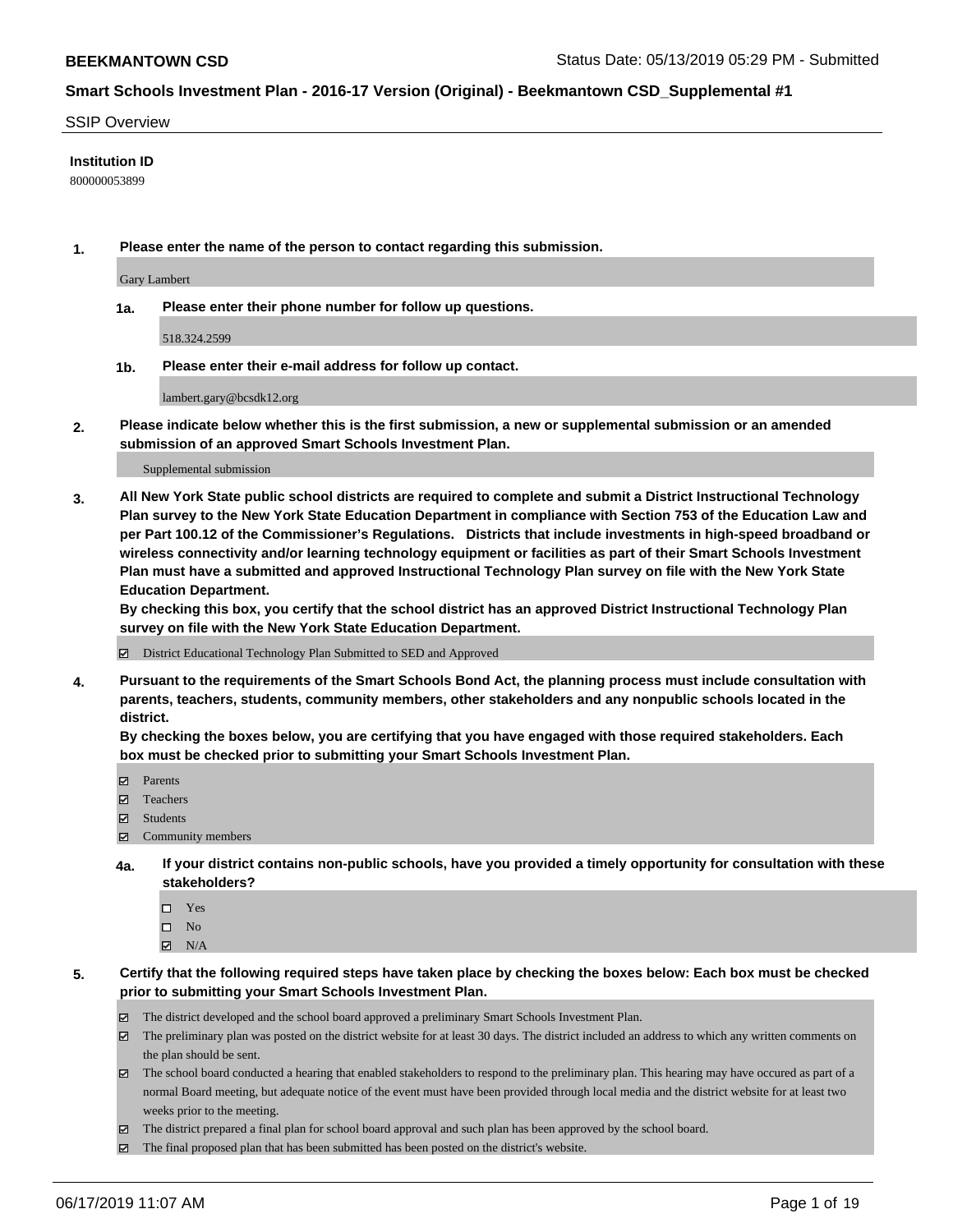SSIP Overview

**5a. Please upload the proposed Smart Schools Investment Plan (SSIP) that was posted on the district's website, along with any supporting materials. Note that this should be different than your recently submitted Educational Technology Survey. The Final SSIP, as approved by the School Board, should also be posted on the website and remain there during the course of the projects contained therein.**

BCSD Smart School Investment Plan - Revised.pdf

**5b. Enter the webpage address where the final Smart Schools Investment Plan is posted. The Plan should remain posted for the life of the included projects.**

http://www.bcsdk12.org/ssip/

**6. Please enter an estimate of the total number of students and staff that will benefit from this Smart Schools Investment Plan based on the cumulative projects submitted to date.**

1,967

**7. An LEA/School District may partner with one or more other LEA/School Districts to form a consortium to pool Smart Schools Bond Act funds for a project that meets all other Smart School Bond Act requirements. Each school district participating in the consortium will need to file an approved Smart Schools Investment Plan for the project and submit a signed Memorandum of Understanding that sets forth the details of the consortium including the roles of each respective district.**

 $\Box$  The district plans to participate in a consortium to partner with other school district(s) to implement a Smart Schools project.

### **8. Please enter the name and 6-digit SED Code for each LEA/School District participating in the Consortium.**

| <b>Partner LEA/District</b> | ISED BEDS Code |
|-----------------------------|----------------|
| (No Response)               | (No Response)  |

### **9. Please upload a signed Memorandum of Understanding with all of the participating Consortium partners.**

(No Response)

**10. Your district's Smart Schools Bond Act Allocation is:**

\$1,534,655

**11. Enter the budget sub-allocations by category that you are submitting for approval at this time. If you are not budgeting SSBA funds for a category, please enter 0 (zero.) If the value entered is \$0, you will not be required to complete that survey question.**

|                                       | Sub-<br>Allocations |
|---------------------------------------|---------------------|
| School Connectivity                   | 175,000             |
| Connectivity Projects for Communities | $\overline{0}$      |
| <b>Classroom Technology</b>           | 1,100,000           |
| Pre-Kindergarten Classrooms           | $\overline{0}$      |
| Replace Transportable Classrooms      | $\Omega$            |
| High-Tech Security Features           | 25,000              |
| Totals:                               | 1,300,000           |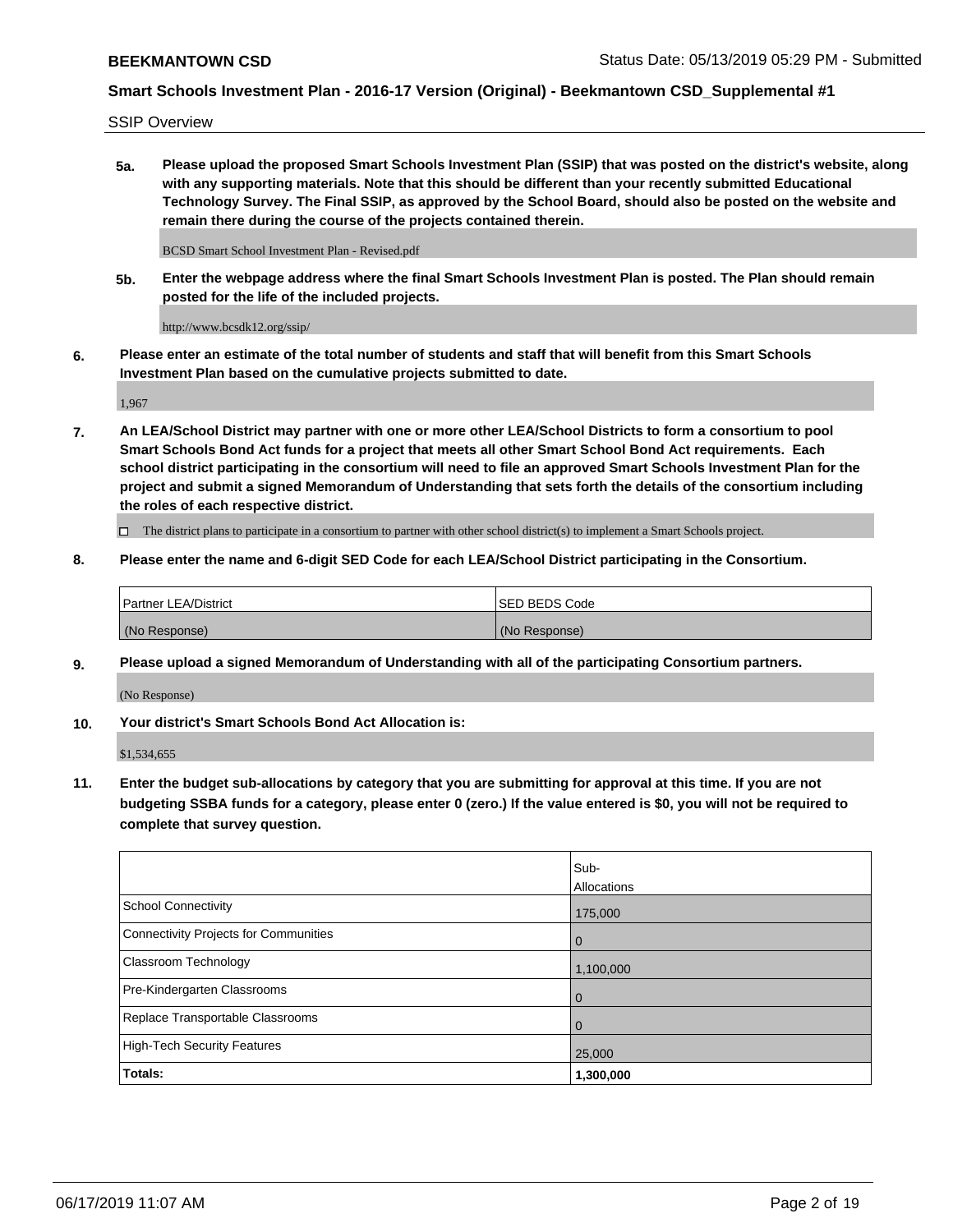School Connectivity

- **1. In order for students and faculty to receive the maximum benefit from the technology made available under the Smart Schools Bond Act, their school buildings must possess sufficient connectivity infrastructure to ensure that devices can be used during the school day. Smart Schools Investment Plans must demonstrate that:**
	- **• sufficient infrastructure that meets the Federal Communications Commission's 100 Mbps per 1,000 students standard currently exists in the buildings where new devices will be deployed, or**
	- **• is a planned use of a portion of Smart Schools Bond Act funds, or**
	- **• is under development through another funding source.**

**Smart Schools Bond Act funds used for technology infrastructure or classroom technology investments must increase the number of school buildings that meet or exceed the minimum speed standard of 100 Mbps per 1,000 students and staff within 12 months. This standard may be met on either a contracted 24/7 firm service or a "burstable" capability. If the standard is met under the burstable criteria, it must be:**

**1. Specifically codified in a service contract with a provider, and**

**2. Guaranteed to be available to all students and devices as needed, particularly during periods of high demand, such as computer-based testing (CBT) periods.**

## **Please describe how your district already meets or is planning to meet this standard within 12 months of plan submission.**

 Our district is positioned well not only to meet the needs of our teachers and learners with regards to teaching and learning, but also to be able to guarantee quality of network services during periods of high demand such as during computer-based testing periods. We not only already meets this mandate but we are making preparations to exceed the mandated minimum levels of service. We have 1,967 students enrolled in our district. Beekmantown CSD currently contracts with NERIC for a connectivity service rate of 200 Mbps of service, with burstable capability up to 1 Gbps. Since our district relies so heavily on staff and student using technology devices to deliver and participate in quality instruction, we are currently working with a local vendor to provide for increased bandwidth and redundancy via the federal Erate program. This initiative will enable our district to continue meeting the demands these devices place on our network, now and in the future.

## **1a. If a district believes that it will be impossible to meet this standard within 12 months, it may apply for a waiver of this requirement, as described on the Smart Schools website. The waiver must be filed and approved by SED prior to submitting this survey.**

 $\Box$  By checking this box, you are certifying that the school district has an approved waiver of this requirement on file with the New York State Education Department.

### **2. Connectivity Speed Calculator (Required)**

|                         | l Number of<br><b>Students</b> | Multiply by<br>100 Kbps | Divide by 1000 Current Speed<br>to Convert to<br>Required<br>Speed in Mb | lin Mb | Expected<br>Speed to be<br>Attained Within Required<br>12 Months | <b>Expected Date</b><br><b>When</b><br>Speed Will be<br>Met |
|-------------------------|--------------------------------|-------------------------|--------------------------------------------------------------------------|--------|------------------------------------------------------------------|-------------------------------------------------------------|
| <b>Calculated Speed</b> | 1.967                          | 196.700                 | 196.70                                                                   | 200    | 250                                                              | <b>Currently Met</b>                                        |

### **3. Describe how you intend to use Smart Schools Bond Act funds for high-speed broadband and/or wireless connectivity projects in school buildings.**

 The district will not use Smart Schools Bond Act funds to improve our high-speed broadband connectivity as mentioned in previous sections of this document. However In years 5 and 10 of our investment plan the district will use the Smart Schools Bond Act funds to augment replace network switching equipment and/or wireless access points to accommodate emerging technology standards.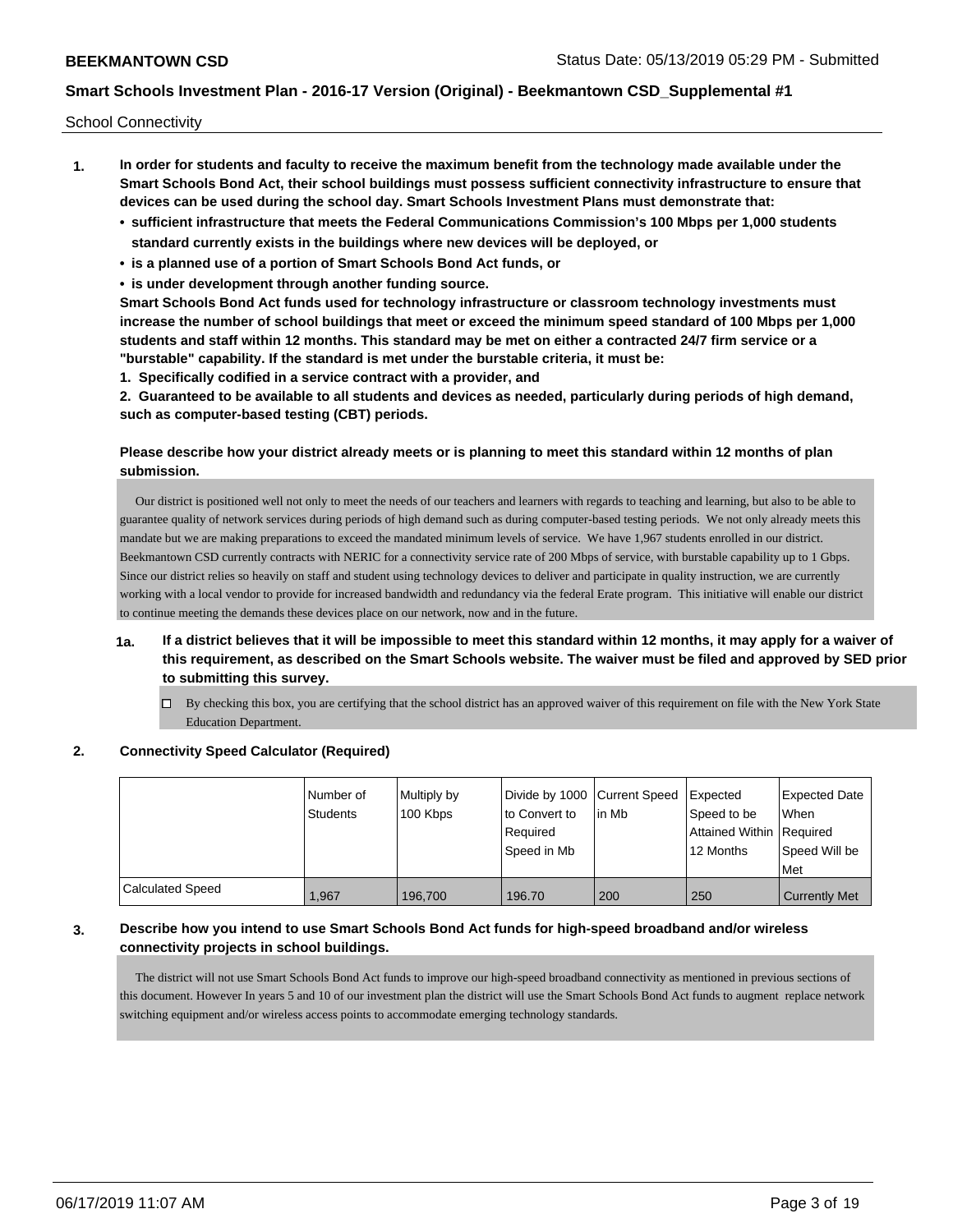School Connectivity

**4. Describe the linkage between the district's District Instructional Technology Plan and the proposed projects. (There should be a link between your response to this question and your response to Question 1 in Part E. Curriculum and Instruction "What are the district's plans to use digital connectivity and technology to improve teaching and learning?)**

 The Smart School Bond Act and our Instructional Technology Plans are directly aligned. The Smart School Bond Act monies will supplement our one device to one student initiative (1:1) successfully begun during the 2015-2016 school year. This initiative is described in the Instructional Technology Plan and drives our teaching and learning across all buildings and grade levels.

**5. If the district wishes to have students and staff access the Internet from wireless devices within the school building, or in close proximity to it, it must first ensure that it has a robust Wi-Fi network in place that has sufficient bandwidth to meet user demand.**

**Please describe how you have quantified this demand and how you plan to meet this demand.**

 As a result of the hard work of the district's Technology Committee, the needs of an expansive wireless access network were identified. Following an extensive site survey done by an outside technology vendor in coordination with the district's Department of 21st Century Learning, our district identified all classroom locations that would be necessary to deliver enterprise-class wireless access coverage for staff and students. During the 2014- 2015 school year the District facilitated the installation of 130 wireless access points throughout all school building facilities. These access points have provided our end users robust wireless connectivity for their devices. Additionally, in an attempt to further bridge the digital divide, we also purchased via an Extended Learning Time grant, fifty-nine (59) portable wireless access hotspots for staff and student sign-out as well as twenty-four (24) mobile wireless access points on our school buses, enough to equip our entire active bus fleet. Additionally, through the federal Erate program our district will be installing another 51 enterprise grade wireless access points to further augment the coverage that is provided within our four schools. This project should be completed by the end of the 2017-2018 fiscal year. Through these efforts we strongly believe that we have provided for reliable and ubiquitous access for those who depend on it for their teaching and learning.

## **6. As indicated on Page 5 of the guidance, the Office of Facilities Planning will have to conduct a preliminary review of all capital projects, including connectivity projects.**

**Please indicate on a separate row each project number given to you by the Office of Facilities Planning.**

| <b>Project Number</b> |  |
|-----------------------|--|
| 09-03-01-06-7-999-BA2 |  |
| (No Response)         |  |

**7. Certain high-tech security and connectivity infrastructure projects may be eligible for an expedited review process as determined by the Office of Facilities Planning.**

**Was your project deemed eligible for streamlined review?**

Yes

- **7a. Districts that choose the Streamlined Review Process will be required to certify that they have reviewed all installations with their licensed architect or engineer of record and provide that person's name and license number. The licensed professional must review the products and proposed method of installation prior to implementation and review the work during and after completion in order to affirm that the work was codecompliant, if requested.**
	- I certify that I have reviewed all installations with a licensed architect or engineer of record.
- **8. Include the name and license number of the architect or engineer of record.**

| Name                         | License Number |
|------------------------------|----------------|
| <b>Garrett Curtis Hamlin</b> | 30484          |

**9. If you are submitting an allocation for School Connectivity complete this table.**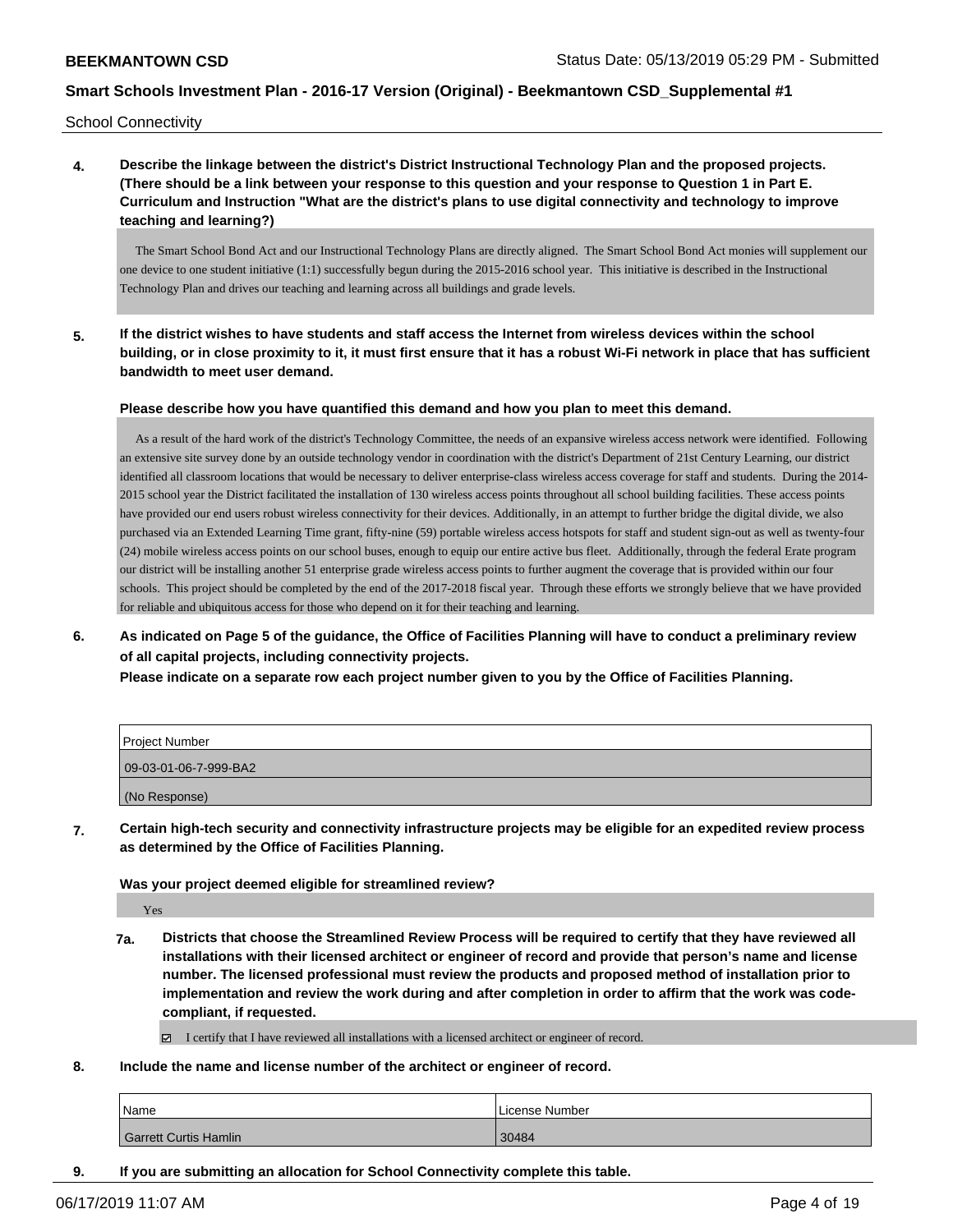School Connectivity

**Note that the calculated Total at the bottom of the table must equal the Total allocation for this category that you entered in the SSIP Overview overall budget.** 

|                                                   | Sub-          |
|---------------------------------------------------|---------------|
|                                                   | Allocation    |
| Network/Access Costs                              | 150,000       |
| Outside Plant Costs                               | (No Response) |
| <b>School Internal Connections and Components</b> | 25,000        |
| <b>Professional Services</b>                      | (No Response) |
| Testing                                           | (No Response) |
| <b>Other Upfront Costs</b>                        | (No Response) |
| <b>Other Costs</b>                                | (No Response) |
| Totals:                                           | 175,000       |

**10. Please detail the type, quantity, per unit cost and total cost of the eligible items under each sub-category. This is especially important for any expenditures listed under the "Other" category. All expenditures must be eligible for tax-exempt financing to be reimbursed through the SSBA. Sufficient detail must be provided so that we can verify this is the case. If you have any questions, please contact us directly through smartschools@nysed.gov. NOTE: Wireless Access Points should be included in this category, not under Classroom Educational Technology, except those that will be loaned/purchased for nonpublic schools.**

| Select the allowable expenditure<br>type. | Item to be purchased                                        | Quantity | Cost per Item | <b>Total Cost</b> |
|-------------------------------------------|-------------------------------------------------------------|----------|---------------|-------------------|
| Repeat to add another item under          |                                                             |          |               |                   |
| each type.                                |                                                             |          |               |                   |
| Network/Access Costs                      | Cisco 4500 Core Switch or equivalent                        | 3        | 7,502         | 22,506            |
| Network/Access Costs                      | HP Aruba 315 Wireless Access Points<br>or equivalent        | 170      | 497           | 84,490            |
| Network/Access Costs                      | HP Aruba 2920 48 Port POE network<br>switches or equivalent | 13       | 3,308         | 43.004            |
| Connections/Components                    | Installation & Testing                                      |          | 25,000        | 25,000            |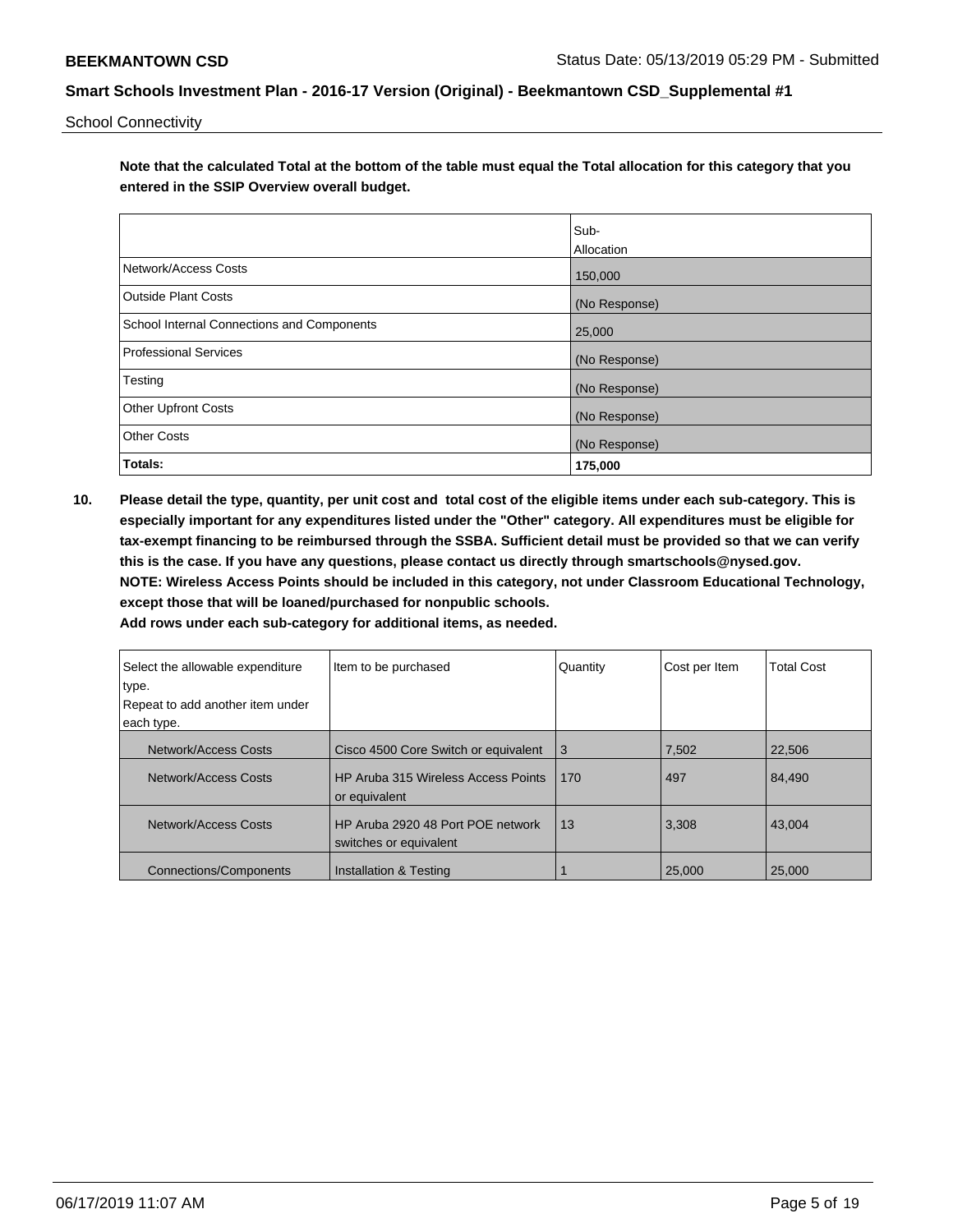Community Connectivity (Broadband and Wireless)

**1. Describe how you intend to use Smart Schools Bond Act funds for high-speed broadband and/or wireless connectivity projects in the community.**

(No Response)

**2. Please describe how the proposed project(s) will promote student achievement and increase student and/or staff access to the Internet in a manner that enhances student learning and/or instruction outside of the school day and/or school building.**

(No Response)

**3. Community connectivity projects must comply with all the necessary local building codes and regulations (building and related permits are not required prior to plan submission).**

 $\Box$  I certify that we will comply with all the necessary local building codes and regulations.

**4. Please describe the physical location of the proposed investment.**

(No Response)

**5. Please provide the initial list of partners participating in the Community Connectivity Broadband Project, along with their Federal Tax Identification (Employer Identification) number.**

| <b>Project Partners</b> | l Federal ID # |
|-------------------------|----------------|
| (No Response)           | (No Response)  |

**6. If you are submitting an allocation for Community Connectivity, complete this table.**

**Note that the calculated Total at the bottom of the table must equal the Total allocation for this category that you entered in the SSIP Overview overall budget.**

|                                    | Sub-Allocation |
|------------------------------------|----------------|
| Network/Access Costs               | (No Response)  |
| <b>Outside Plant Costs</b>         | (No Response)  |
| <b>Tower Costs</b>                 | (No Response)  |
| <b>Customer Premises Equipment</b> | (No Response)  |
| <b>Professional Services</b>       | (No Response)  |
| Testing                            | (No Response)  |
| <b>Other Upfront Costs</b>         | (No Response)  |
| <b>Other Costs</b>                 | (No Response)  |
| Totals:                            | 0              |

**7. Please detail the type, quantity, per unit cost and total cost of the eligible items under each sub-category. This is especially important for any expenditures listed under the "Other" category. All expenditures must be capital-bond eligible to be reimbursed through the SSBA. If you have any questions, please contact us directly through smartschools@nysed.gov.**

| Select the allowable expenditure<br>type.      | Item to be purchased | Quantity      | Cost per Item | <b>Total Cost</b> |
|------------------------------------------------|----------------------|---------------|---------------|-------------------|
| Repeat to add another item under<br>each type. |                      |               |               |                   |
| (No Response)                                  | (No Response)        | (No Response) | (No Response) | (No Response)     |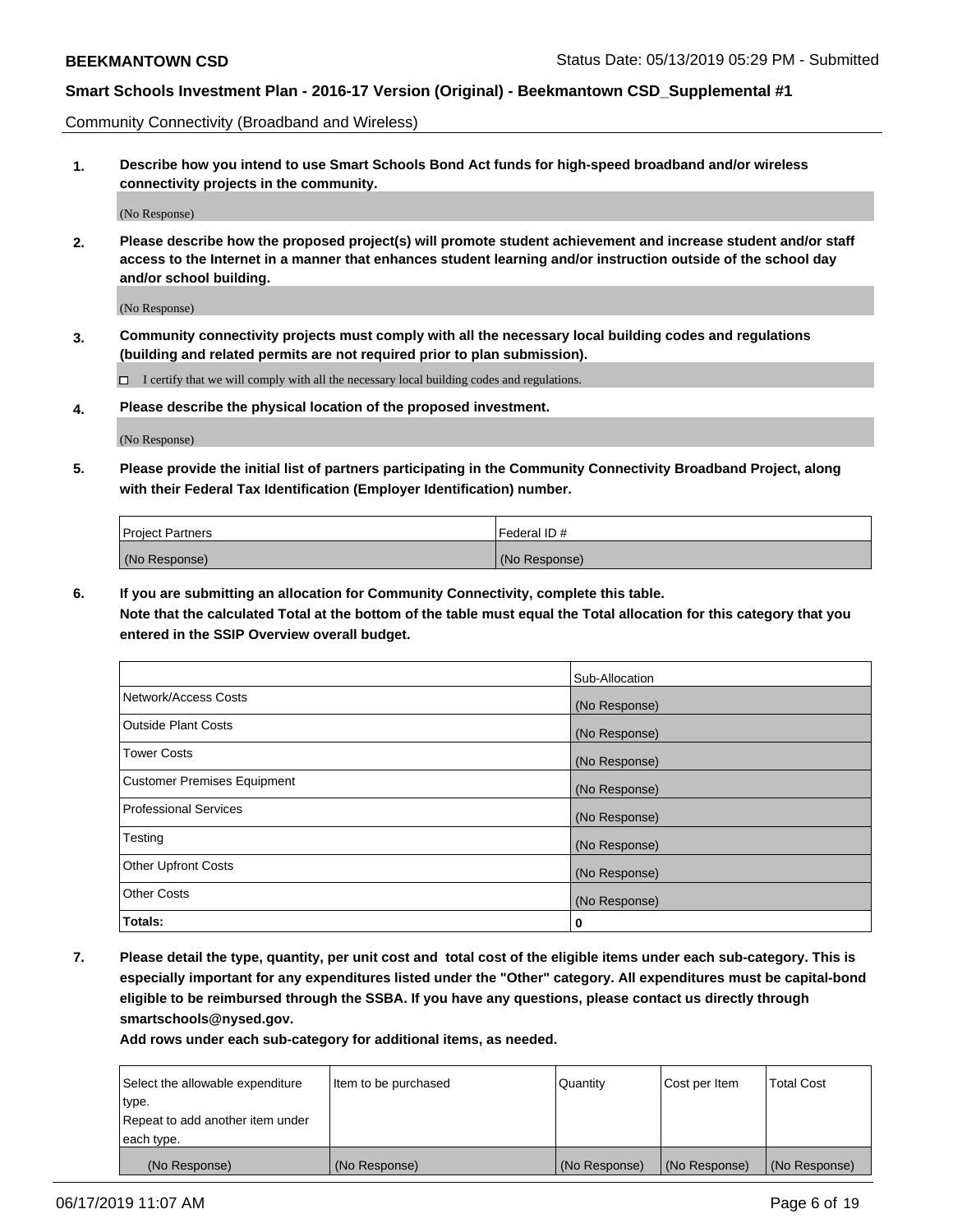#### Classroom Learning Technology

**1. In order for students and faculty to receive the maximum benefit from the technology made available under the Smart Schools Bond Act, their school buildings must possess sufficient connectivity infrastructure to ensure that devices can be used during the school day. Smart Schools Investment Plans must demonstrate that sufficient infrastructure that meets the Federal Communications Commission's 100 Mbps per 1,000 students standard currently exists in the buildings where new devices will be deployed, or is a planned use of a portion of Smart Schools Bond Act funds, or is under development through another funding source. Smart Schools Bond Act funds used for technology infrastructure or classroom technology investments must increase the number of school buildings that meet or exceed the minimum speed standard of 100 Mbps per 1,000 students and staff within 12 months. This standard may be met on either a contracted 24/7 firm service or a "burstable" capability. If the standard is met under the burstable criteria, it must be:**

**1. Specifically codified in a service contract with a provider, and**

**2. Guaranteed to be available to all students and devices as needed, particularly during periods of high demand, such as computer-based testing (CBT) periods.**

**Please describe how your district already meets or is planning to meet this standard within 12 months of plan submission.**

We have just under 2,000 students enrolled in our district. Beekmantown CSD currently contracts with NERIC for a connectivity service rate of 200 Mbps of service, with burstable capability up to 1 Gbps which allows us to meet the bandwidth mandate. In order to help the district meet the ever increasing demands made on our network we are working on an initiative through the Federal Erate program to provide redundant internet connectivity at even higher speeds than we currently have in place. This new connection will permit speeds of upwards of 250 Mbps per 1,000 students. This project will be completed within 12 months of this supplemental submission.

- **1a. If a district believes that it will be impossible to meet this standard within 12 months, it may apply for a waiver of this requirement, as described on the Smart Schools website. The waiver must be filed and approved by SED prior to submitting this survey.**
	- By checking this box, you are certifying that the school district has an approved waiver of this requirement on file with the New York State Education Department.

|                         | I Number of | Multiply by | Divide by 1000 Current Speed |        | <b>Expected</b>            | Expected Date        |
|-------------------------|-------------|-------------|------------------------------|--------|----------------------------|----------------------|
|                         | Students    | 100 Kbps    | to Convert to                | lin Mb | Speed to be                | When                 |
|                         |             |             | Required                     |        | Attained Within   Required |                      |
|                         |             |             | l Speed in Mb                |        | 12 Months                  | Speed Will be        |
|                         |             |             |                              |        |                            | Met                  |
| <b>Calculated Speed</b> | ,967        | 196,700     | 196.7                        | 200    | 250                        | <b>Currently Met</b> |

#### **2. Connectivity Speed Calculator (Required)**

**3. If the district wishes to have students and staff access the Internet from wireless devices within the school building, or in close proximity to it, it must first ensure that it has a robust Wi-Fi network in place that has sufficient bandwidth to meet user demand.**

**Please describe how you have quantified this demand and how you plan to meet this demand.**

As a result of the work of the district's Technology Committee, the needs of an expansive wireless access network were identified. Following an extensive site survey done by an outside technology vendor in coordination with the district's Educational Technology department, our district identified all classroom locations that would be necessary to deliver enterprise-class wireless access coverage for staff and students. During the 2014- 2015 school year the District facilitated the installation of 130 wireless access points throughout all school building facilities. These access points has provided our end users robust wireless connectivity for their devices. Additionally, in an attempt to further bridge the digital divide, we also purchased, via an extended learning time grant, fifty-nine (59) portable wireless access hotspots for staff and student sign-out as well as twenty-four (24) mobile wireless access points on our school buses, to equip our entire active bus fleet. Through the federal Erate program our district will be installing another 51 wireless access points to even further augment the coverage that is provided within our four schools. This project should be completed by the end of the 2017-2018 fiscal year.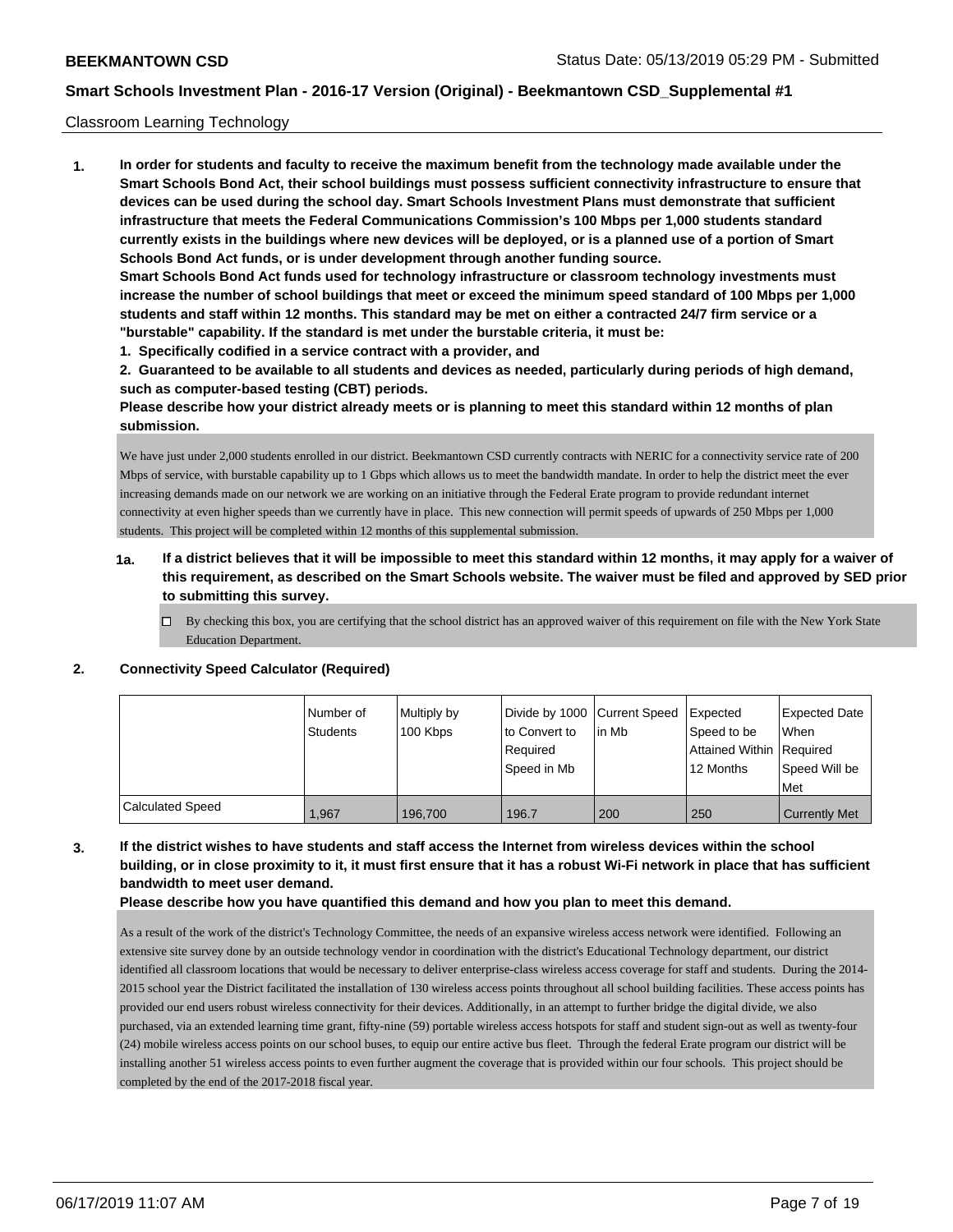#### Classroom Learning Technology

- **4. All New York State public school districts are required to complete and submit an Instructional Technology Plan survey to the New York State Education Department in compliance with Section 753 of the Education Law and per Part 100.12 of the Commissioner's Regulations. Districts that include educational technology purchases as part of their Smart Schools Investment Plan must have a submitted and approved Instructional Technology Plan survey on file with the New York State Education Department.**
	- By checking this box, you are certifying that the school district has an approved Instructional Technology Plan survey on file with the New York State Education Department.
- **5. Describe the devices you intend to purchase and their compatibility with existing or planned platforms or systems. Specifically address the adequacy of each facility's electrical, HVAC and other infrastructure necessary to install and support the operation of the planned technology.**

This supplemental investment plan continues the good work that was done in our initial submission. The district adopted G Suite for Education as its platform of choice for the Digital Literacy Initiative during the 2014-2015 school year and rolled out devices that were able to support that platform as well as be compatible with virtually all web-based software. Since the majority of students will be bringing these devices home and will charge them there, the additional load on the district's electrical and HVAC infrastructure is minimal. Our district has more than sufficient electrical capacity to support all of these devices, as provided for via our 2005 capital project that added a minimum of 16 duplex outlets, with clean power, in each classroom. The district seeks approval through this supplemental submission to purchase student Chromebooks which will augment our already successful 1:1 program. These Chromebooks, Acer 11 N7's, are the same models which were purchased this year and are completely compatible with our network, as well as our managed G Suite for Education learning platform. We will be purchasing these Chromebooks over an extended period of time. Since there is not a deadline for purchasing under the SSBA, we will be purchasing devices for grades levels 3,6 and 9 each year for the next 12 years, accounting for the numbers of devices requested. The district currently already provides these devices under our regular budget and began replacing these devices in the 2018-2019 school year. SSBA funds will be used to ensure the replacement cycle with be in place for the next twelve (12) years. Additionally, our network infrastructure has enough power over Ethernet capacity to handle additional wireless access points to improve coverage.

**CPU:** 1.6 GHz Intel Celeron N3060 (dual-core, 2MB cache, up to 2.48GHz with Turbo Boost **Graphics:** Intel HD Graphics 405 **RAM:** 4GB LPDD3 **Screen:** 11.6-inch, 1,366 x 768 with anti-glare coating **Storage:** 16GB eMMC **Ports:** 2 x USB 3.0 ports, HDMI, headphone/microphone combo jack, SD card reader **Connectivity:** Intel 7265 Dual-Band 802.11ac 2x2 Wi-Fi; Bluetooth 4.2 supporting WiDi **Camera:** 720p HD webcam **Weight:** 3 pounds **Size:** 11.73 x 8.27 x 0.88 inches (W x D x H)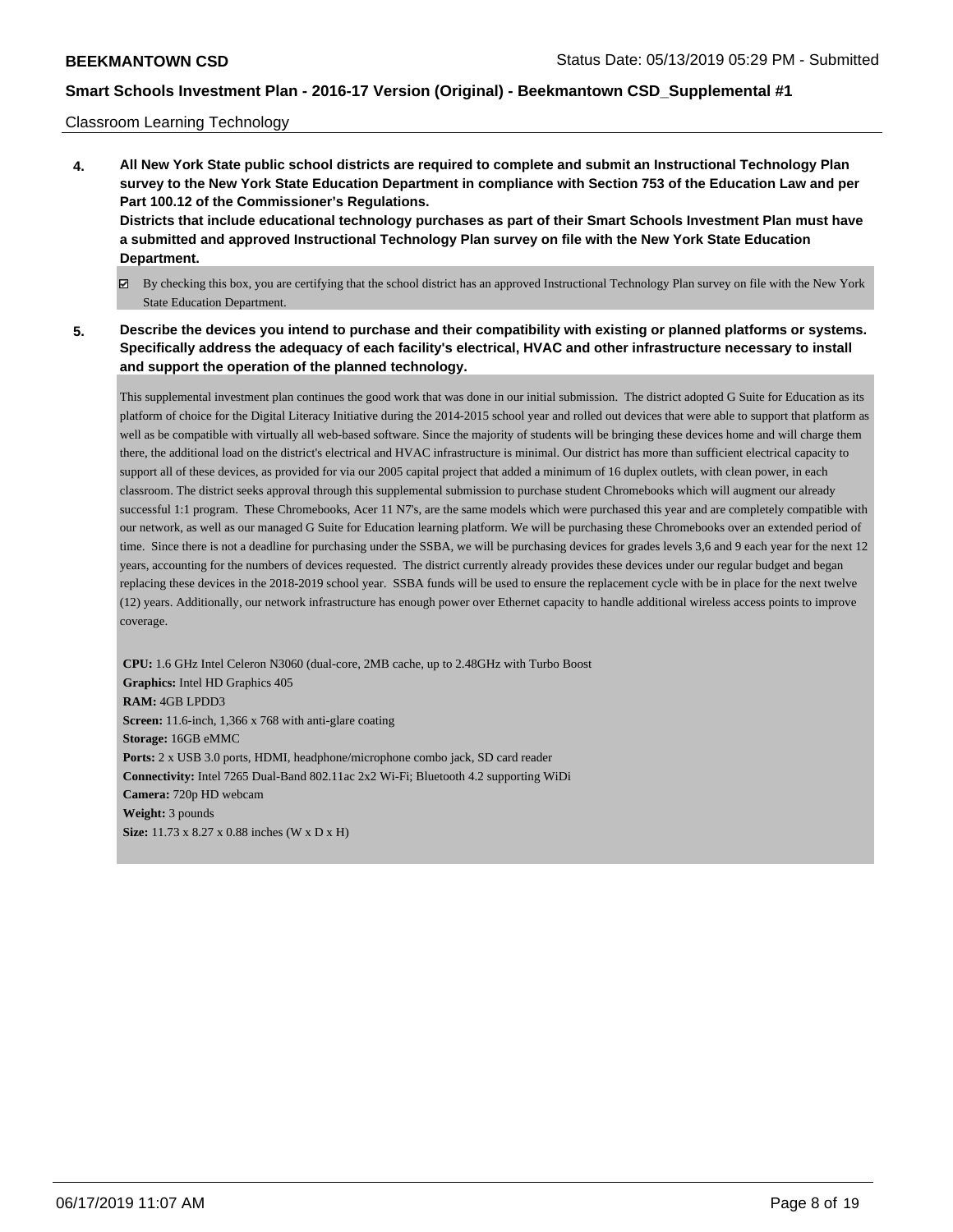#### Classroom Learning Technology

- **6. Describe how the proposed technology purchases will:**
	- **> enhance differentiated instruction;**
	- **> expand student learning inside and outside the classroom;**
	- **> benefit students with disabilities and English language learners; and**
	- **> contribute to the reduction of other learning gaps that have been identified within the district.**

**The expectation is that districts will place a priority on addressing the needs of students who struggle to succeed in a rigorous curriculum. Responses in this section should specifically address this concern and align with the district's Instructional Technology Plan (in particular Question 2 of E. Curriculum and Instruction: "Does the district's instructional technology plan address the needs of students with disabilities to ensure equitable access to instruction, materials and assessments?" and Question 3 of the same section: "Does the district's instructional technology plan address the provision of assistive technology specifically for students with disabilities to ensure access to and participation in the general curriculum?"**

 These proposed technology purchases support differentiated instruction in way that many other technology purchases do not. That is to say, because these Chromebooks can be centrally managed through the Google Admin Console this allows the district to customize the user experience, remotely installing software to student devices with no physical intervention on our part as needs are identified. Because of the wide availability of services that these devices are compatible with, teachers of all grade levels can pinpoint activities that are tailored to their students' needs. Because the district's 1:1 program spans all grade levels with students being issued devices by the district, there are daily opportunities to expand learning opportunities both within and outside of the classroom since access to resources is not limited to a specific place and time typical with a traditional computer lab.

 In terms of equity provided, issuing devices to students will help level the playing field between regular and special education - improving accesst o assistive technologies for students with disabilities. Students will have access to text to speech which will be beneficial in meeting the individual learning needs of all students. This will enable students to have "textbooks," websites, documents and tests read to them. This increases independence and also offers some students the ability to stay in the classroom for testing and other academic tasks instead of leaving for a room to have a human reader. Students will also have access to word prediction software which has been shown to improve students' writing skills. Students will have access to a variety of graphic organizers or the ability to create their own. Having these digital devices will benefit students with disabilities who need adjustable print size, improved organizational, task management, and study skills, and assistance with note-taking. Leveling text also becomes a possibility which provides students with reading deficits access to the same curriculum content as their peers. Through the purchase of software for all students called Read&Write, students have access to both translate documents and have text read to them in at a variable speed to enhance and facilitate English language acquisition.

 The district recognizes that there is also a great disparity in access to resources among our student population due to economics. Recognizing this, the last thing that the district would want to do is widen that digital divide. In an effort to gather measurable data, the district conducted a student technology survey. This survey revealed the numbers of students who did not have access to high-speed Internet and wireless access. With this information in hand, the district has committed to provide economically disadvantaged students a device from the Kajeet company, called the SmartSpot, which is a celluar based, mobile wireless hotspot, combined with customizable Internet filtering. These devices will allow these students to access web-based resources on their district provided technology devices, necessary to complete educational assignments on multiple readily available 4G LTE cellular networks. Providing these devices as well as the Chromebooks will allow students to have any time anywhere access to learning resources in an attempt to close the learning gaps that they have.

## **7. Where appropriate, describe how the proposed technology purchases will enhance ongoing communication with parents and other stakeholders and help the district facilitate technology-based regional partnerships, including distance learning and other efforts.**

 Our district is fortunate to already have and make regular use of robust communication tools which are in place that allow for teacher and parent messaging. These range from our recently updated website, social media platforms such as Facebook and Twitter, mass notification systems such as SchoolMessenger and our website tools offered through our hosting provider Edlio, robust email groups. These programs facilitate ongoing communication with our students but also with the wider school community as a whole.

 Our district has in place a purpose-built Distance Learning lab for both acting as an originating as well as receiving site for distance learning classes. Ongoing Chromebook purchases will permit both the continuation of our credit recovery system called GradPoint as well as career and college readiness programs which are emerging. Our existing WiFi infrastructure as a backbone will allow innovation to continue within our district.

 Emerging partnerships with local vendors through the Federal Erate program will allow greater access to high quality, high bandwidth network access to position our district for future educational initiatives aligned with our district's instructional technology plan.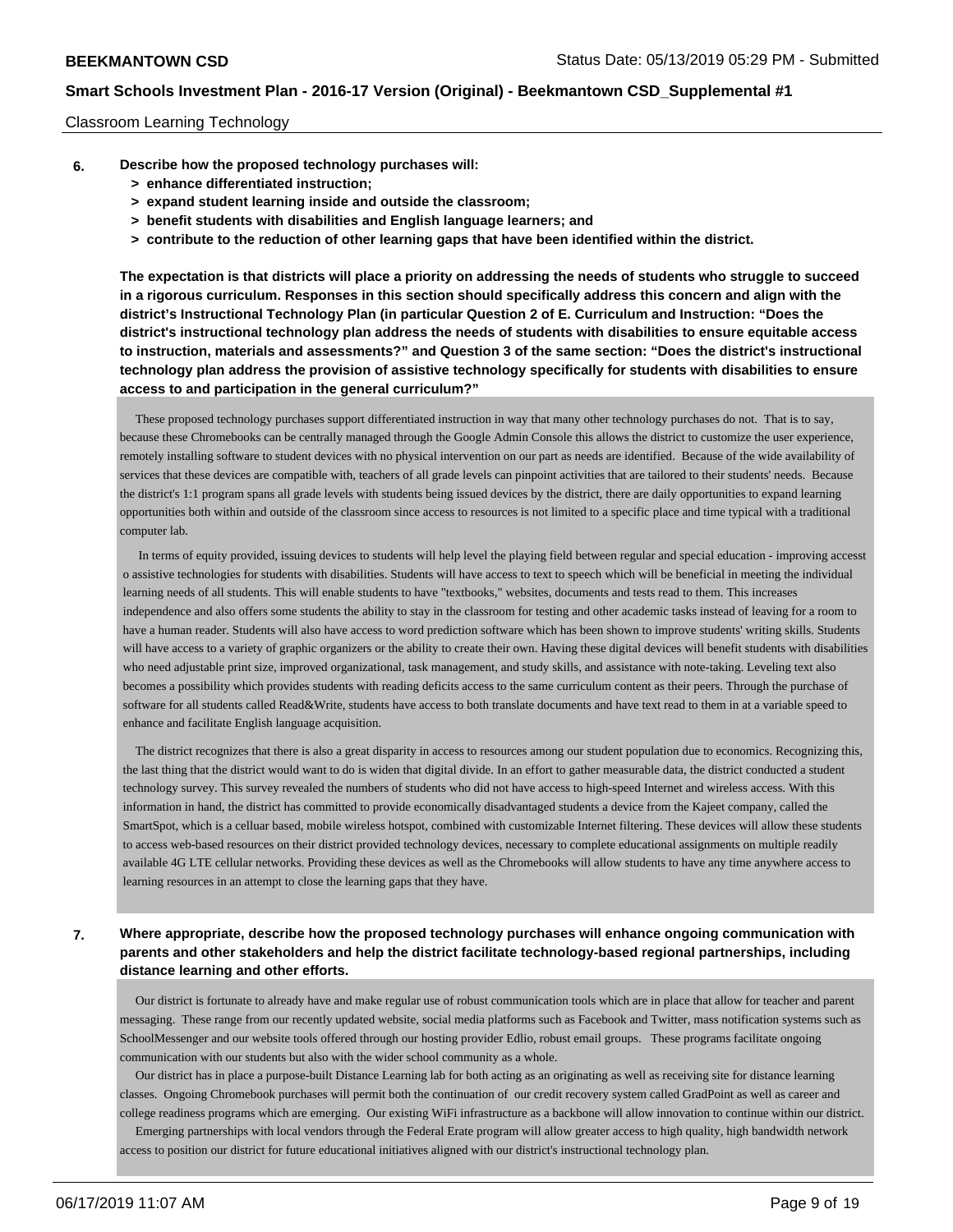#### Classroom Learning Technology

**8. Describe the district's plan to provide professional development to ensure that administrators, teachers and staff can employ the technology purchased to enhance instruction successfully.**

**Note: This response should be aligned and expanded upon in accordance with your district's response to Question 1 of F. Professional Development of your Instructional Technology Plan: "Please provide a summary of professional development offered to teachers and staff, for the time period covered by this plan, to support technology to enhance teaching and learning. Please include topics, audience and method of delivery within your summary."**

A thriving learning community focuses on improving the learning experiences for all of its youth and adult members. In order for staff members to create powerful learning experiences for children, they need to be engaged in the same. The professional development strategies for improving learning and teaching with technology are a part of numerous District and school-based strategic plans and curriculum initiatives. The district has offers and will continues to offer Professional Development opportunities for learners by addressing the following specific technology topics:

#### Productivity

Use of the Student Information System management program to streamline grades, attendance, health records, test scores and more. (Schooltool) Use report card programs, spreadsheets to analyze and interpret student data to inform instructional decisions. (Schooltool & Google Sheets) Deliver engaging lessons through the use of a classroom management system (Google Classroom).

#### Communication

Use electronic mail systems to communicate.(Gmail).

How to use the wireless network to to connect to online resources. (Basic Chromebook use)

Sharing & Collaborating using the built-in tools within G Suite for Education.

#### Assessment

Evaluating individual work and class progress (Castle Learning Online, Quizlet, Journeys, and many others)

Report student achievement to students and parents through the use of learning management system and associated web portals.

Review portfolios of student work and writing saved in electronic formats.

Prepare written assessments of student progress with report card programs.

#### Instructional Resources

Use a variety of content rich digital resources to more effectively differentiate instruction in order to reach students with diverse learning styles and needs. (PearDeck, ThingLink, Socative, Padlet, Zearn, EdPuzzle, and many others too numerous to mention)

Plan individualized learning programs based on assessment data.

Increase student motivation with expanded multi-media resources for classwork, assignments and projects.

Provide opportunities for students to work collaboratively and actively.

Guide student use of the Internet by creating and using curriculum pages on school and District websites.

Teachers or teacher teams choose high-quality sites to find select sources, which support the District curriculum and are appropriate for students. Guide students towards deeper investigations by collaborating with other teachers to create online student projects.

Our district will employee a variety of methods and modalities to help staff reach these goals. Among them will be a heavy reliance on each building's Technology Integration Specialist as well as staff "experts" in each school offer building-level support and in-service classes. Both the Technology Integration Specialists and the staff "experts" in the buildings will provide both scheduled and on-demand professional development sessions.

Additionally the district's Department of 21st Century Learning maintains two Help Desk areas, one for staff and one for students not only to assist in troubleshooting problems, but also to provide training/staff development as well. These locations are staffed every day that school is in session to ensure that staff members' needs are met.

A variety of online resources such as G Suite Training, and FreshDesk's knowledge base is available to provide staff members and students just-intime staff development whenever their schedule permits.

Our district has made a concerted effort through its Professional Development Plan to provide for numerous learning opportunities for faculty and staff. Right from the beginning the goal of these offerings has been to encourage the development of solid pedagogical practice and strategies that could be reinforced through the use of technology. The vast majority of these opportunities are ones that have been hosted in-district using district certified trainers, others have been on-site using outside training groups, still others have been in the form of learning conferences and national conventions. All of these training opportunities have encouraged faculty and staff to raise the bar for the overall education of our students.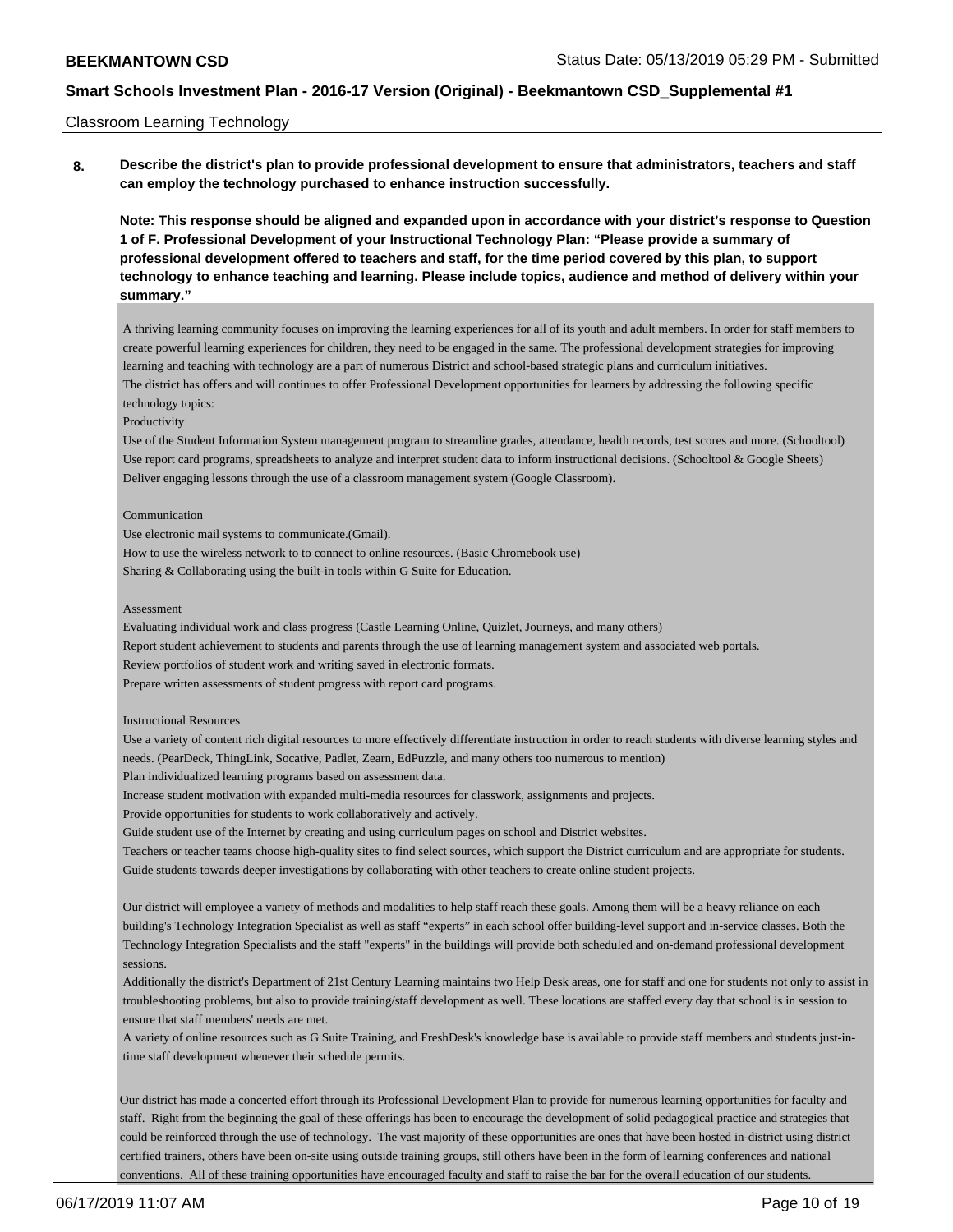# Classroom Learning Technology

| Summer Training Institutes - Featuring Multiple Day trainings for teachers and staff members to become proficient in digital teaching and learning       |
|----------------------------------------------------------------------------------------------------------------------------------------------------------|
| to meet their learning objectives. These sessions featured small group as well as 1:1 breakout sessions including work time for staff members to         |
|                                                                                                                                                          |
|                                                                                                                                                          |
|                                                                                                                                                          |
|                                                                                                                                                          |
|                                                                                                                                                          |
| <b>Saturday Tech Summits</b> - These one day events feature multiple sessions offerings throughout the day for teachers and staff member to choose from, |
| typically focusing on one instructional tool. The session formats are designed to facilitate small groups and are highly interactive with participants   |
|                                                                                                                                                          |
|                                                                                                                                                          |
|                                                                                                                                                          |
|                                                                                                                                                          |
|                                                                                                                                                          |
|                                                                                                                                                          |
| <b>EdTech Team and/or NYSCATE Google Summits</b> -These multi-day events feature multiple sessions offerings throughout the day for teachers and         |
| staff member to choose from, typically focusing on one instructional tool. The session formats are designed to facilitate small groups and are highly    |
|                                                                                                                                                          |
|                                                                                                                                                          |
|                                                                                                                                                          |
|                                                                                                                                                          |
|                                                                                                                                                          |
|                                                                                                                                                          |
|                                                                                                                                                          |
|                                                                                                                                                          |
|                                                                                                                                                          |
|                                                                                                                                                          |
|                                                                                                                                                          |
|                                                                                                                                                          |
| "Just Another Hour" Technology Related Training Classes - These sessions, offered to Faculty and Staff members after school focus on one                 |
| specific instructional tool and are very focused in their scope. The goal of these sessions is to familiarize attendees with new or emerging             |
| technologies to give them a basis of understanding and provide them with support mechanisms and training resources to further their learning and         |
| adoption of these technologies to meet their instructional learning objectives. Classes are limited to no more than 15 attendees to provide for a more   |
|                                                                                                                                                          |
|                                                                                                                                                          |
|                                                                                                                                                          |
|                                                                                                                                                          |
|                                                                                                                                                          |
|                                                                                                                                                          |
|                                                                                                                                                          |
|                                                                                                                                                          |
|                                                                                                                                                          |
|                                                                                                                                                          |
|                                                                                                                                                          |
|                                                                                                                                                          |
|                                                                                                                                                          |
|                                                                                                                                                          |
|                                                                                                                                                          |
|                                                                                                                                                          |
|                                                                                                                                                          |
|                                                                                                                                                          |
|                                                                                                                                                          |
|                                                                                                                                                          |

• Future of Education Technology Conference - Sent teams in January 2015, 2016, 2017, 2018 • International Society for Technology in Education - District members in attendance July 2017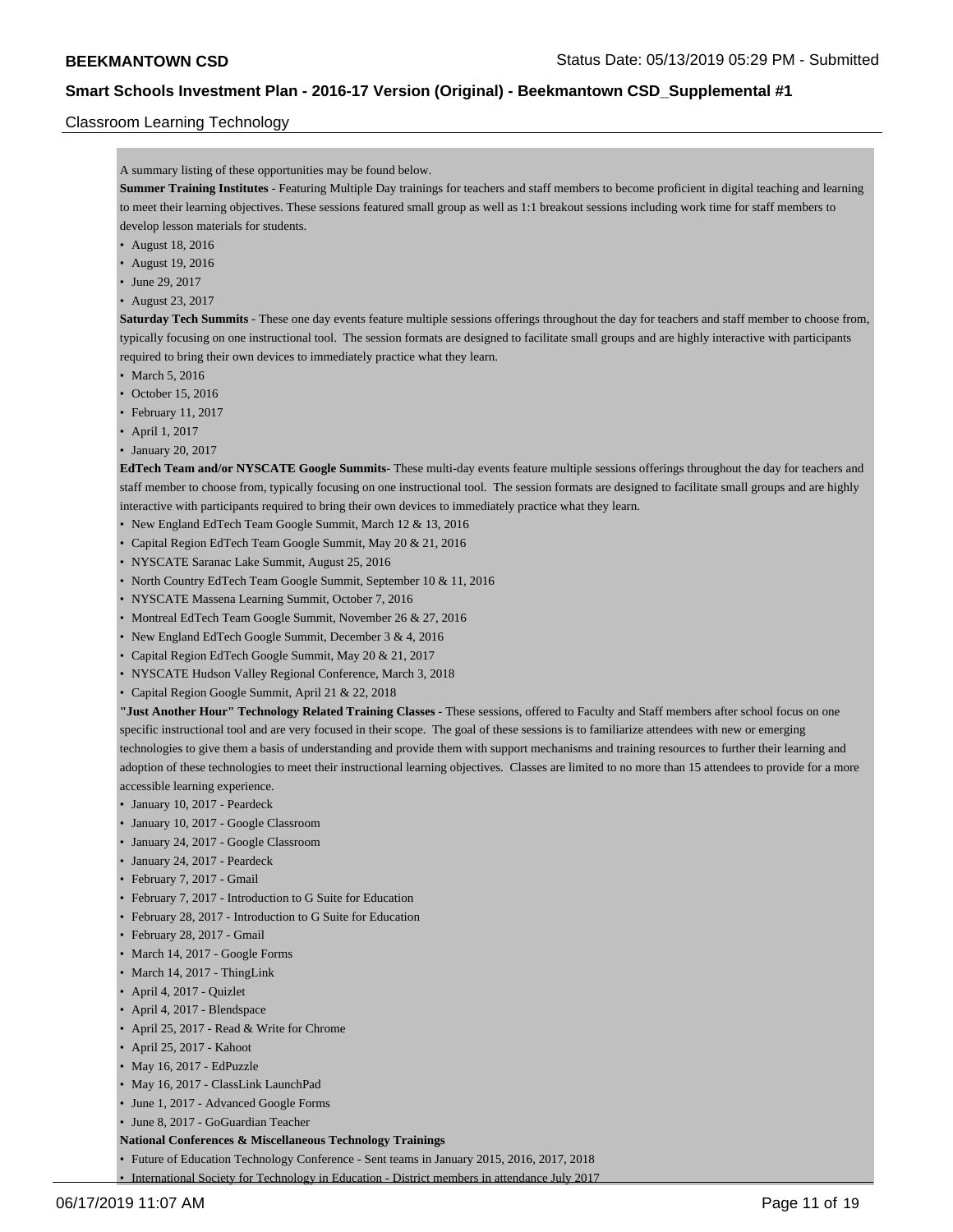### Classroom Learning Technology

|              | • Model Schools Conference - July 2016                                                                                                                                                                                                                                               |
|--------------|--------------------------------------------------------------------------------------------------------------------------------------------------------------------------------------------------------------------------------------------------------------------------------------|
|              |                                                                                                                                                                                                                                                                                      |
|              | • Online Book Study Amplified Digital Teaching & Learning in the K-6 Classroom, Spring 2017                                                                                                                                                                                          |
|              | Google Professional Certifications - Staff are encouraged to undergo training classes offered by the district to obtain Google Certifications.                                                                                                                                       |
|              | Vouchers which cover the cost of the certification exams are provided to any staff member wishing to take them. During the period that this plan                                                                                                                                     |
|              | covers over two dozen staff members have already achieved a professional certification via Google with many more planning to undergo the exams as                                                                                                                                    |
| well.        |                                                                                                                                                                                                                                                                                      |
|              | • Google Certified Educator Level 1                                                                                                                                                                                                                                                  |
|              | <b>Google Certified Educator Level 2</b>                                                                                                                                                                                                                                             |
|              | <b>Google Certified Trainer</b><br>• Google Certified Administrator                                                                                                                                                                                                                  |
|              |                                                                                                                                                                                                                                                                                      |
|              | Districts must contact the SUNY/CUNY teacher preparation program that supplies the largest number of the<br>district's new teachers to request advice on innovative uses and best practices at the intersection of pedagogy and<br>educational technology.                           |
| ☑            | By checking this box, you certify that you have contacted the SUNY/CUNY teacher preparation program that supplies the largest number of your                                                                                                                                         |
|              | new teachers to request advice on these issues.                                                                                                                                                                                                                                      |
| 9a.          | Please enter the name of the SUNY or CUNY Institution that you contacted.                                                                                                                                                                                                            |
|              | <b>Plattsburgh State University College</b>                                                                                                                                                                                                                                          |
| 9 <b>b</b> . | Enter the primary Institution phone number.                                                                                                                                                                                                                                          |
|              | $(518) 564 - 3717$                                                                                                                                                                                                                                                                   |
| 9c.          | uses of technology and best practices.                                                                                                                                                                                                                                               |
|              | Amy Gervich                                                                                                                                                                                                                                                                          |
|              | Enter the name of the contact person with whom you consulted and/or will be collaborating with on innovative<br>A district whose Smart Schools Investment Plan proposes the purchase of technology devices and other hardware<br>must account for nonpublic schools in the district. |
|              | Are there nonpublic schools within your school district?                                                                                                                                                                                                                             |

 $\hfill \square$  Yes  $\boxtimes$  No

**11. Nonpublic Classroom Technology Loan Calculator**

**The Smart Schools Bond Act provides that any Classroom Learning Technology purchases made using Smart Schools funds shall be lent, upon request, to nonpublic schools in the district. However, no school district shall be required to loan technology in amounts greater than the total obtained and spent on technology pursuant to the Smart Schools Bond Act and the value of such loan may not exceed the total of \$250 multiplied by the nonpublic school enrollment in the base year at the time of enactment. See:**

**http://www.p12.nysed.gov/mgtserv/smart\_schools/docs/Smart\_Schools\_Bond\_Act\_Guidance\_04.27.15\_Final.pdf.**

|                                       | 1. Classroom<br>Technology<br>Sub-allocation | l 2. Public<br>l Enrollment<br>(2014-15) | l 3. Nonpublic<br>Enrollment<br>(2014-15) | l 4. Sum of<br>Public and<br>Nonpublic<br>Enrollment                                          | 15. Total Per<br>Pupil Sub-<br>l allocation | 6. Total<br>Nonpublic Loan<br>Amount |
|---------------------------------------|----------------------------------------------|------------------------------------------|-------------------------------------------|-----------------------------------------------------------------------------------------------|---------------------------------------------|--------------------------------------|
| Calculated Nonpublic Loan<br>l Amount |                                              |                                          |                                           | (No Response)   (No Response)   (No Response)   (No Response)   (No Response)   (No Response) |                                             |                                      |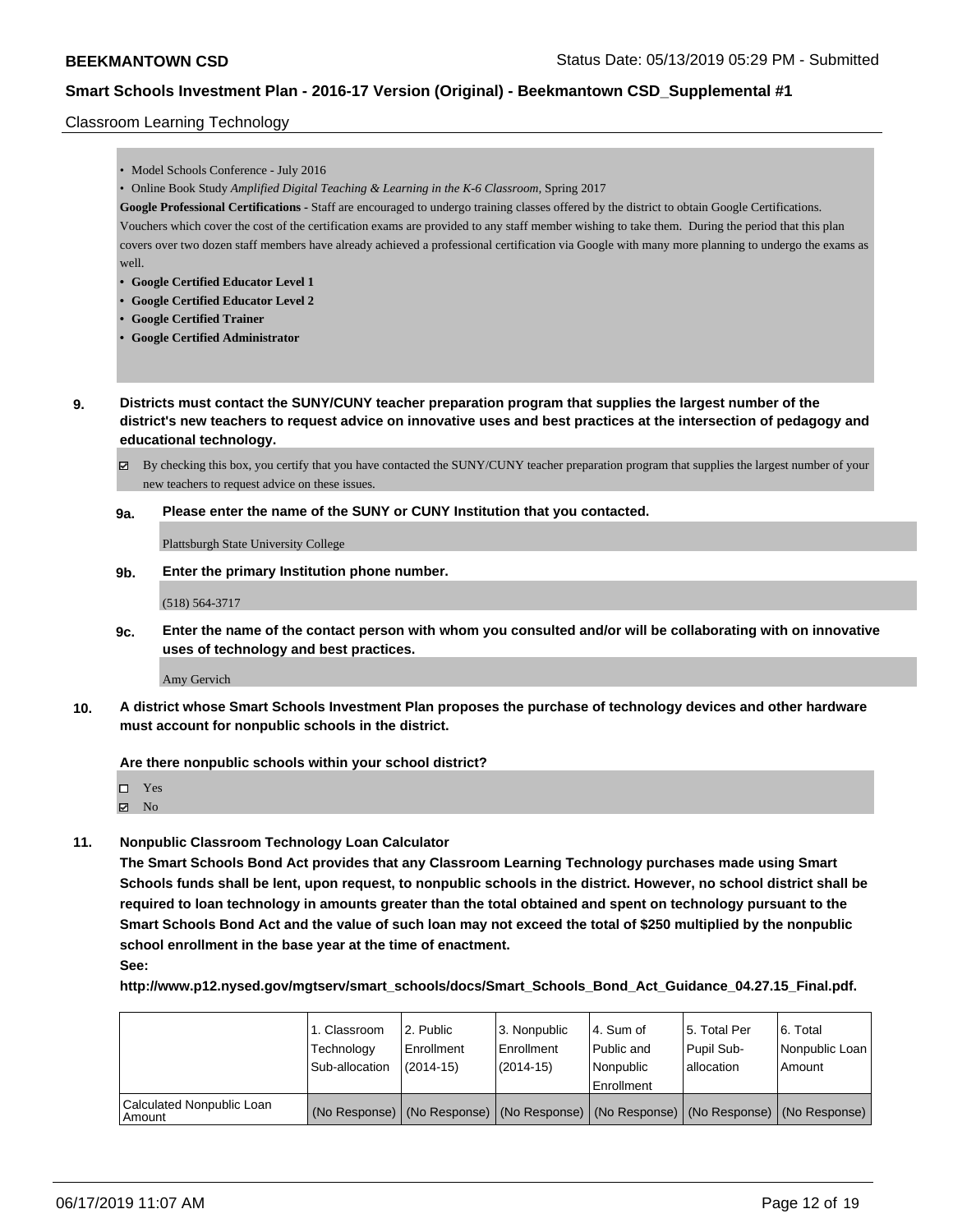#### Classroom Learning Technology

**12. To ensure the sustainability of technology purchases made with Smart Schools funds, districts must demonstrate a long-term plan to maintain and replace technology purchases supported by Smart Schools Bond Act funds. This sustainability plan shall demonstrate a district's capacity to support recurring costs of use that are ineligible for Smart Schools Bond Act funding such as device maintenance, technical support, Internet and wireless fees, maintenance of hotspots, staff professional development, building maintenance and the replacement of incidental items. Further, such a sustainability plan shall include a long-term plan for the replacement of purchased devices and equipment at the end of their useful life with other funding sources.**

By checking this box, you certify that the district has a sustainability plan as described above.

**13. Districts must ensure that devices purchased with Smart Schools Bond funds will be distributed, prepared for use, maintained and supported appropriately. Districts must maintain detailed device inventories in accordance with generally accepted accounting principles.**

By checking this box, you certify that the district has a distribution and inventory management plan and system in place.

**14. If you are submitting an allocation for Classroom Learning Technology complete this table. Note that the calculated Total at the bottom of the table must equal the Total allocation for this category that you entered in the SSIP Overview overall budget.**

|                         | Sub-Allocation |
|-------------------------|----------------|
| Interactive Whiteboards | (No Response)  |
| Computer Servers        | (No Response)  |
| Desktop Computers       | (No Response)  |
| Laptop Computers        | 1,100,000      |
| <b>Tablet Computers</b> | (No Response)  |
| <b>Other Costs</b>      | (No Response)  |
| Totals:                 | 1,100,000      |

**15. Please detail the type, quantity, per unit cost and total cost of the eligible items under each sub-category. This is especially important for any expenditures listed under the "Other" category. All expenditures must be capital-bond eligible to be reimbursed through the SSBA. If you have any questions, please contact us directly through smartschools@nysed.gov.**

**Please specify in the "Item to be Purchased" field which specific expenditures and items are planned to meet the district's nonpublic loan requirement, if applicable.**

**NOTE: Wireless Access Points that will be loaned/purchased for nonpublic schools should ONLY be included in this category, not under School Connectivity, where public school districts would list them. Add rows under each sub-category for additional items, as needed.**

| Select the allowable expenditure | I Item to be Purchased | Quantity | Cost per Item | <b>Total Cost</b> |
|----------------------------------|------------------------|----------|---------------|-------------------|
| type.                            |                        |          |               |                   |
| Repeat to add another item under |                        |          |               |                   |
| each type.                       |                        |          |               |                   |
| <b>Laptop Computers</b>          | Acer 11 N7 Chromebook  | 5.000    | 220           | 1,100,000         |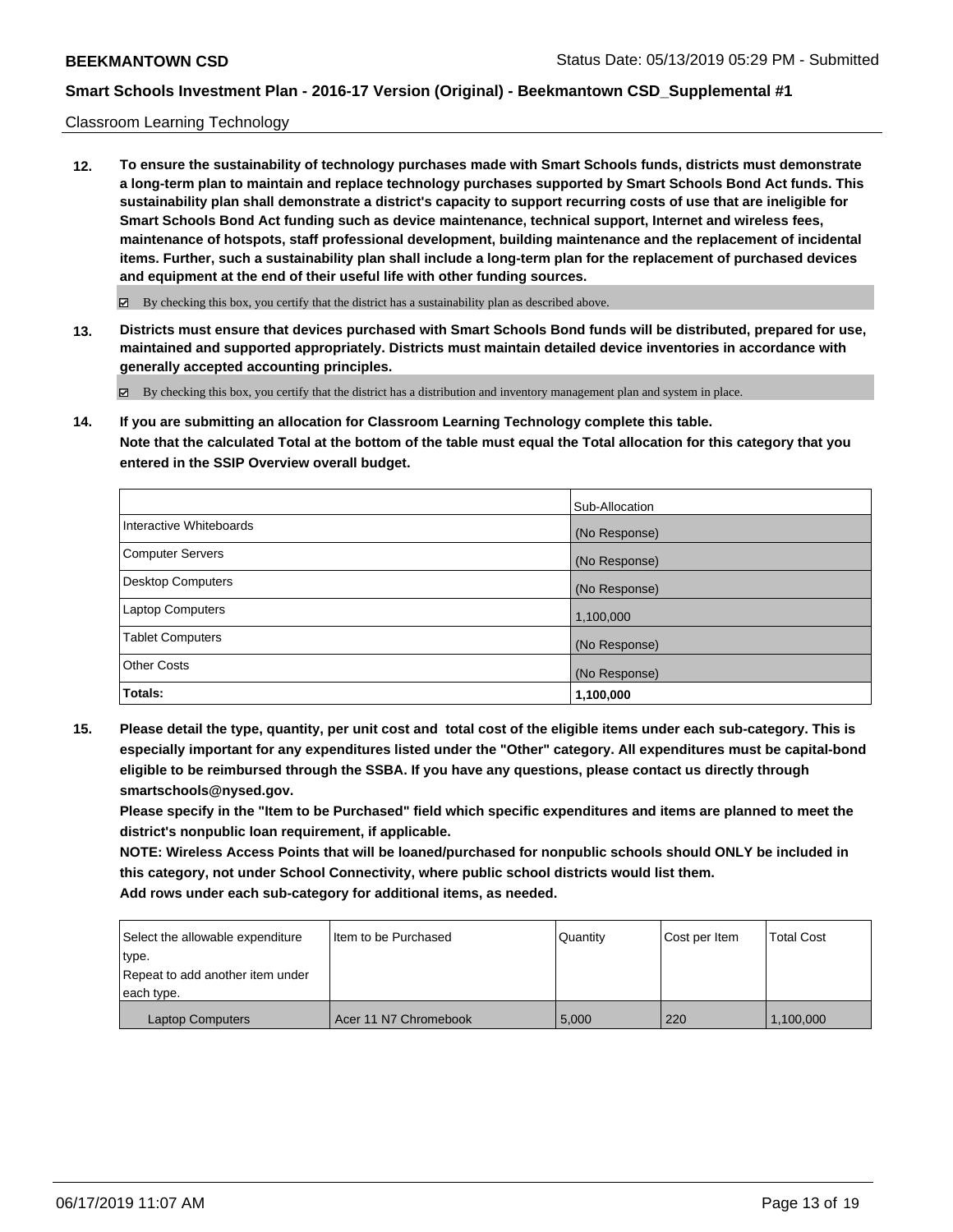#### Pre-Kindergarten Classrooms

**1. Provide information regarding how and where the district is currently serving pre-kindergarten students and justify the need for additional space with enrollment projections over 3 years.**

(No Response)

- **2. Describe the district's plan to construct, enhance or modernize education facilities to accommodate prekindergarten programs. Such plans must include:**
	- **Specific descriptions of what the district intends to do to each space;**
	- **An affirmation that pre-kindergarten classrooms will contain a minimum of 900 square feet per classroom;**
	- **The number of classrooms involved;**
	- **The approximate construction costs per classroom; and**
	- **Confirmation that the space is district-owned or has a long-term lease that exceeds the probable useful life of the improvements.**

(No Response)

**3. Smart Schools Bond Act funds may only be used for capital construction costs. Describe the type and amount of additional funds that will be required to support ineligible ongoing costs (e.g. instruction, supplies) associated with any additional pre-kindergarten classrooms that the district plans to add.**

(No Response)

**4. All plans and specifications for the erection, repair, enlargement or remodeling of school buildings in any public school district in the State must be reviewed and approved by the Commissioner. Districts that plan capital projects using their Smart Schools Bond Act funds will undergo a Preliminary Review Process by the Office of Facilities Planning.**

**Please indicate on a separate row each project number given to you by the Office of Facilities Planning.**

| Project Number |  |
|----------------|--|
| (No Response)  |  |
|                |  |

**5. If you have made an allocation for Pre-Kindergarten Classrooms, complete this table.**

**Note that the calculated Total at the bottom of the table must equal the Total allocation for this category that you entered in the SSIP Overview overall budget.**

|                                          | Sub-Allocation |
|------------------------------------------|----------------|
| Construct Pre-K Classrooms               | (No Response)  |
| Enhance/Modernize Educational Facilities | (No Response)  |
| <b>Other Costs</b>                       | (No Response)  |
| Totals:                                  | 0              |

**6. Please detail the type, quantity, per unit cost and total cost of the eligible items under each sub-category. This is especially important for any expenditures listed under the "Other" category. All expenditures must be capital-bond eligible to be reimbursed through the SSBA. If you have any questions, please contact us directly through smartschools@nysed.gov.**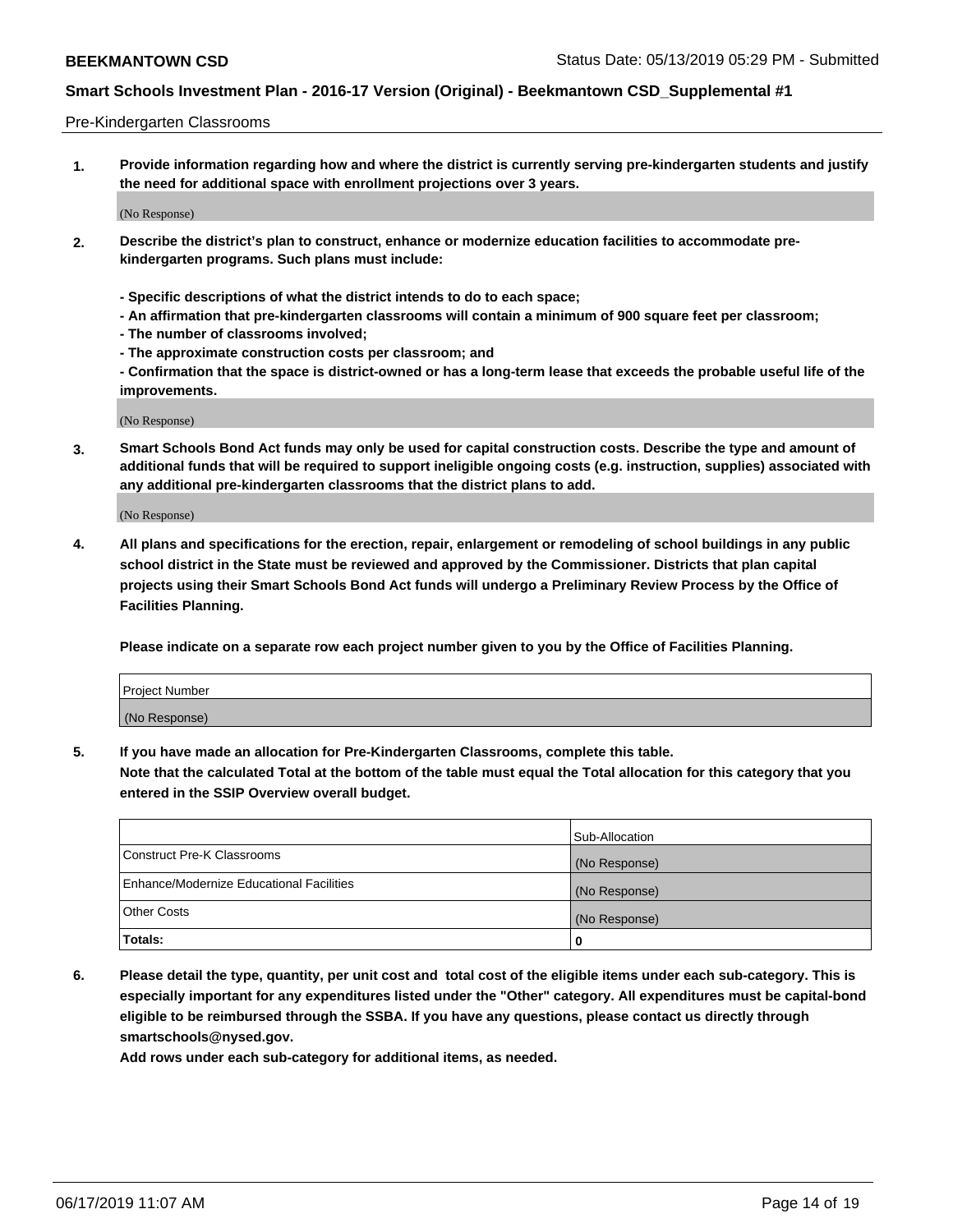Pre-Kindergarten Classrooms

| Select the allowable expenditure<br>type.      | lltem to be purchased | Quantity      | Cost per Item | <b>Total Cost</b> |
|------------------------------------------------|-----------------------|---------------|---------------|-------------------|
| Repeat to add another item under<br>each type. |                       |               |               |                   |
| (No Response)                                  | (No Response)         | (No Response) | (No Response) | (No Response)     |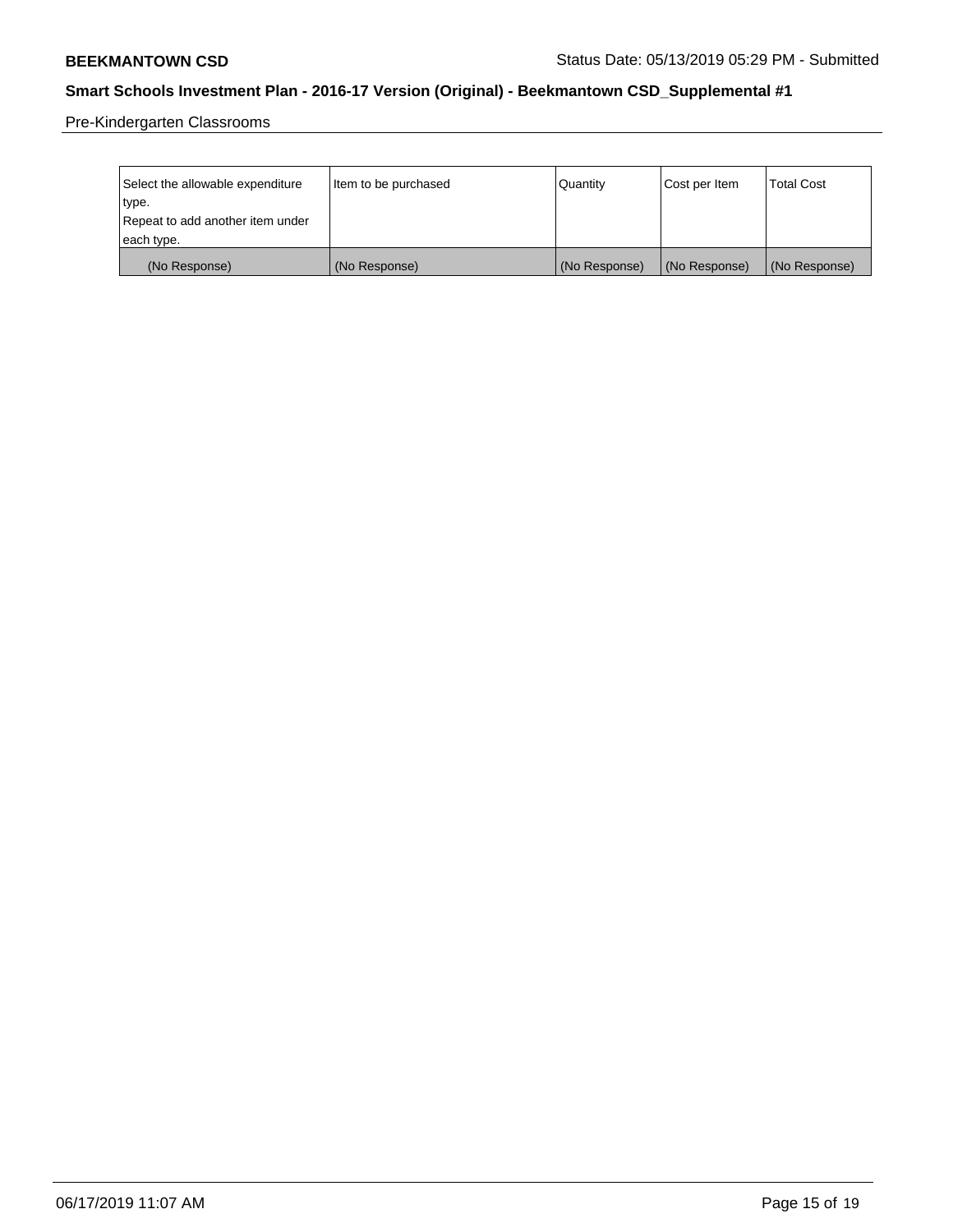Replace Transportable Classrooms

**1. Describe the district's plan to construct, enhance or modernize education facilities to provide high-quality instructional space by replacing transportable classrooms.**

(No Response)

**2. All plans and specifications for the erection, repair, enlargement or remodeling of school buildings in any public school district in the State must be reviewed and approved by the Commissioner. Districts that plan capital projects using their Smart Schools Bond Act funds will undergo a Preliminary Review Process by the Office of Facilities Planning.**

**Please indicate on a separate row each project number given to you by the Office of Facilities Planning.**

| Project Number |  |
|----------------|--|
|                |  |
| (No Response)  |  |

**3. For large projects that seek to blend Smart Schools Bond Act dollars with other funds, please note that Smart Schools Bond Act funds can be allocated on a pro rata basis depending on the number of new classrooms built that directly replace transportable classroom units.**

**If a district seeks to blend Smart Schools Bond Act dollars with other funds describe below what other funds are being used and what portion of the money will be Smart Schools Bond Act funds.**

(No Response)

**4. If you have made an allocation for Replace Transportable Classrooms, complete this table. Note that the calculated Total at the bottom of the table must equal the Total allocation for this category that you entered in the SSIP Overview overall budget.**

|                                                | Sub-Allocation |
|------------------------------------------------|----------------|
| Construct New Instructional Space              | (No Response)  |
| Enhance/Modernize Existing Instructional Space | (No Response)  |
| <b>Other Costs</b>                             | (No Response)  |
| Totals:                                        | 0              |

**5. Please detail the type, quantity, per unit cost and total cost of the eligible items under each sub-category. This is especially important for any expenditures listed under the "Other" category. All expenditures must be capital-bond eligible to be reimbursed through the SSBA. If you have any questions, please contact us directly through smartschools@nysed.gov.**

| Select the allowable expenditure | Item to be purchased | l Quantitv    | Cost per Item | <b>Total Cost</b> |
|----------------------------------|----------------------|---------------|---------------|-------------------|
| type.                            |                      |               |               |                   |
| Repeat to add another item under |                      |               |               |                   |
| each type.                       |                      |               |               |                   |
| (No Response)                    | (No Response)        | (No Response) | (No Response) | (No Response)     |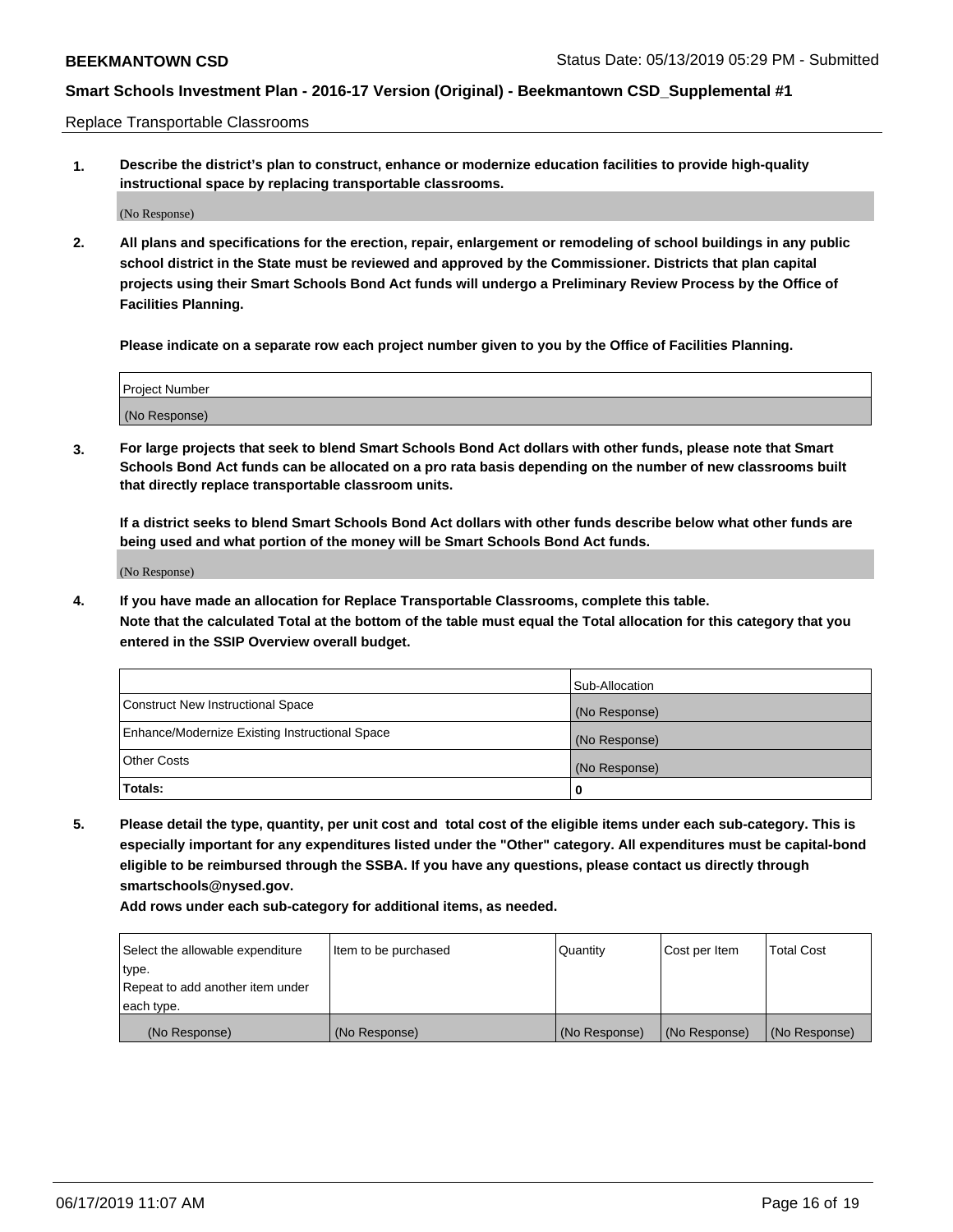#### High-Tech Security Features

## **1. Describe how you intend to use Smart Schools Bond Act funds to install high-tech security features in school buildings and on school campuses.**

 In the fall of 2017, the district replaced its previous 10+ year-old analog, DVR-based video surveillance system with a modern high-definition IP camera and server surveillance system. This new system provides for excellent indoor and outdoor coverage of the main building campus. It is the intent of this supplemental Smart Schools Bond Act submission to accomplish two goals: 1.) Continue to review our districts' current environment & systems for areas which may require greater coverage for both cameras and security features and 2.) Provide for replacement of items as they become outdated and/or inoperable.

 The district intends use the Smart Schools Bond Act to plan for future replacement of its current video surveillance system. This replacement will be simply a swapping out of the existing cameras with newer, more modern ones.

 Since the safety and security of students within our district is of paramount importance, having a safety and security infrastructure, based on modern technologies, which permits quick access to information on-site and remotely will only server to heighten the district's abilities to provide that security to its school community.

**2. All plans and specifications for the erection, repair, enlargement or remodeling of school buildings in any public school district in the State must be reviewed and approved by the Commissioner. Districts that plan capital projects using their Smart Schools Bond Act funds will undergo a Preliminary Review Process by the Office of Facilities Planning.** 

**Please indicate on a separate row each project number given to you by the Office of Facilities Planning.**

| <b>Project Number</b> |  |
|-----------------------|--|
|                       |  |
| 09-03-01-06-7-999-BA2 |  |

- **3. Was your project deemed eligible for streamlined Review?**
	- Yes
	- $\square$  No
	- **3a. Districts with streamlined projects must certify that they have reviewed all installations with their licensed architect or engineer of record, and provide that person's name and license number. The licensed professional must review the products and proposed method of installation prior to implementation and review the work during and after completion in order to affirm that the work was code-compliant, if requested.**

By checking this box, you certify that the district has reviewed all installations with a licensed architect or engineer of record.

**4. Include the name and license number of the architect or engineer of record.**

| Name                  | License Number |
|-----------------------|----------------|
| Garrett Curtis Hamlin | 30484          |

**5. If you have made an allocation for High-Tech Security Features, complete this table. Note that the calculated Total at the bottom of the table must equal the Total allocation for this category that you entered in the SSIP Overview overall budget.**

|                                                      | Sub-Allocation |
|------------------------------------------------------|----------------|
| Capital-Intensive Security Project (Standard Review) | (No Response)  |
| <b>Electronic Security System</b>                    | 25,000         |
| <b>Entry Control System</b>                          | (No Response)  |
| Approved Door Hardening Project                      | (No Response)  |
| <b>Other Costs</b>                                   | (No Response)  |
| Totals:                                              | 25,000         |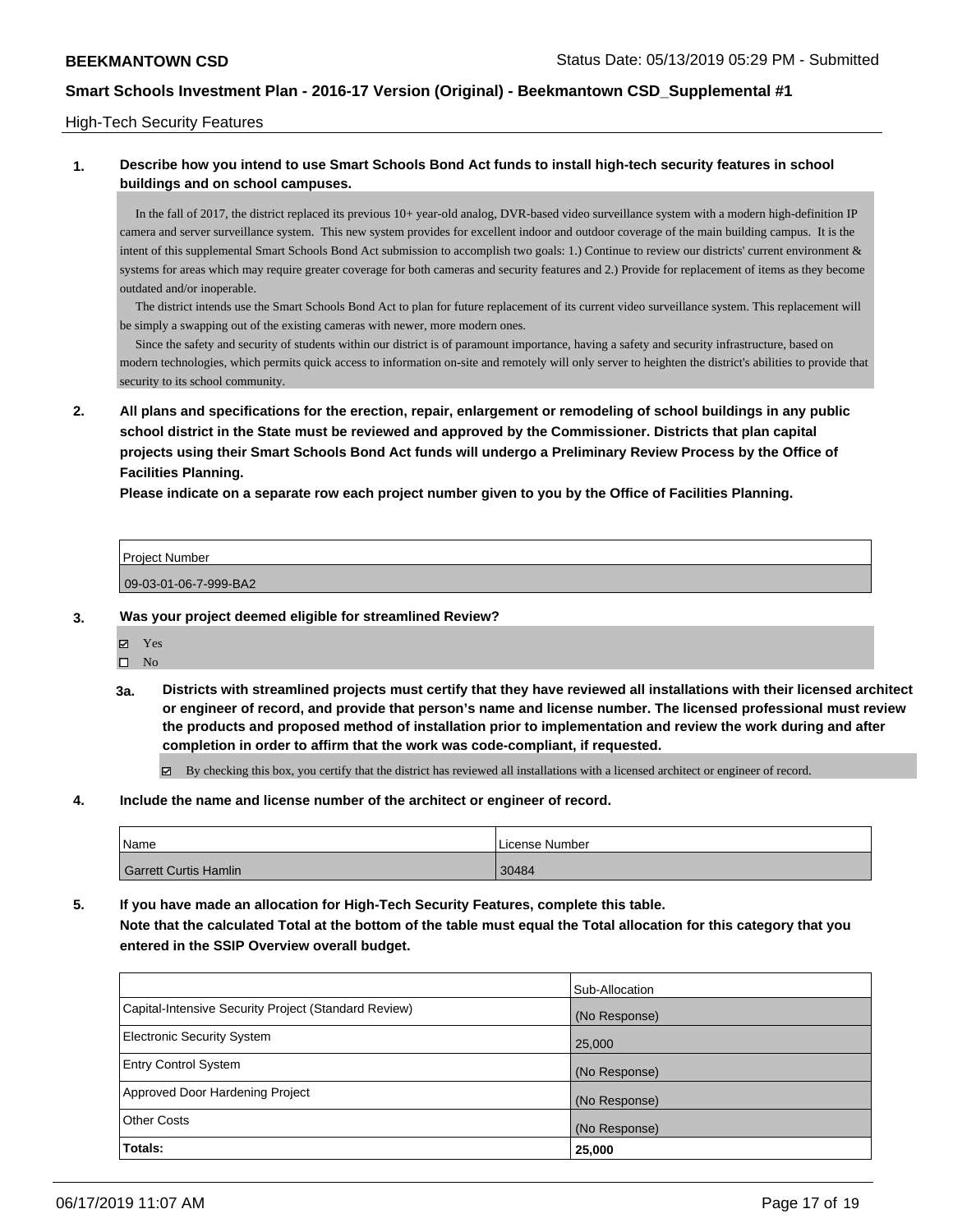High-Tech Security Features

**6. Please detail the type, quantity, per unit cost and total cost of the eligible items under each sub-category. This is especially important for any expenditures listed under the "Other" category. All expenditures must be capital-bond eligible to be reimbursed through the SSBA. If you have any questions, please contact us directly through smartschools@nysed.gov.**

| Select the allowable expenditure<br>type. | Item to be purchased                                                       | Quantity | Cost per Item | <b>Total Cost</b> |
|-------------------------------------------|----------------------------------------------------------------------------|----------|---------------|-------------------|
|                                           |                                                                            |          |               |                   |
| Repeat to add another item under          |                                                                            |          |               |                   |
| each type.                                |                                                                            |          |               |                   |
| <b>Electronic Security System</b>         | Axis IP Based indoor High Definition<br>Surveillance Camera or equivalent  | 30.00    | 450           | 13,500            |
| <b>Electronic Security System</b>         | Axis IP Based outdoor High Definition<br>Surveillance Camera or equivalent | 5.00     | 1,000         | 5,000             |
| <b>Electronic Security System</b>         | Installation costs                                                         | 1.00     | 6,500         | 6,500             |